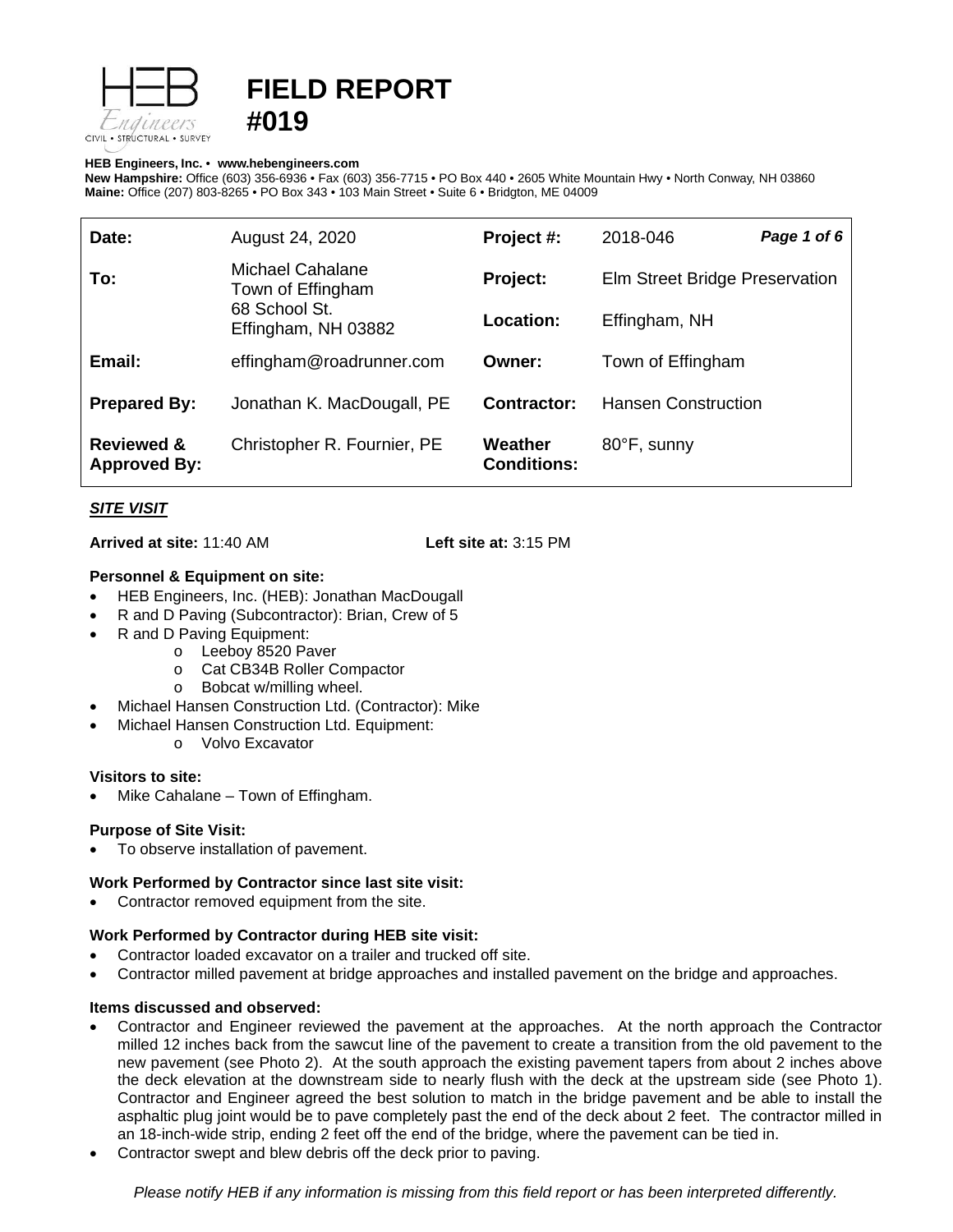- Contractor installed pavement by hand at the north approach ending at the backwall, and compacted with a vibrating plate compactor (see Photo 3). Contractor also installed pavement by hand at the north downstream corner of the bridge where the paver could not access due to the skew of the bridge.
- Contractor paved the deck with the paver using a 9.5mm (3/8-inch) mix in two courses, initially with a 1-inch bridge base, and then the remainder  $-1\frac{1}{4}$  inches. The deck was compacted with the drum roller without the use of the vibrations (see Photo 5 & 6).
- Engineer noted there was a bubble in the base course from the membrane in two locations on the deck the translated through to the base pavement: one above 3 feet long and 6 inches wide located approximately 10 feet from the north end of the bridge and 2 feet in from the downstream curb, the other located approximately 12 feet from the south end of the bridge in the middle of the upstream lane (see Photo 4). Contractor contacted AD Rossi (membrane installer) and they recommended cutting a small hole in the membrane at these locations to release the air in the bubble which is what the Contractor did. AD Rossi said the heat from the pavement should melt the membrane and reseal the small holes. Once popped the bubbles went away.
- Contractor and Engineer reviewed the wingwall repair. The repair would likely be approximately 2-foot- wide on the stem face and 1-foot- wide across to the wingwall side face (not on the actual wingwall). It would extend from the top of the wall to the ground level. He noted they would like to build a platform to work off to prevent debris from entering the water and create a safe work space. The area would be approximately 12 feet long and 10 feet wide. They would use sandbags as a base and a crane mat as a platform. Contractor said the work would take approximately a week, closing the road, or at least a lane of traffic, to allow for a work area and a place to park an excavator to remove debris from below bridge. Contractor said they would like to install jersey barriers and temporary traffic lights. Mike Calahane said a lane closure would be the preferred alternative if required.
- Contractor noted a crack at the southeast wingwall. The crack emanates from backwall near the sidewalk and travels diagonally approximately 3 feet down. Contractor asked if the Town would like this area repaired as well during the repair of the north abutment. Contractor and Engineer to develop a cost for this repair.
- Contractor said NICOM will be on site at some point Thursday (August 27, 2020) to install the asphaltic plug. They would install one lane at a time and have cones and a flagger on site. Contractor and Mike Calahane discussed the option of having a police officer on site as well.

### **Work Scheduled:**

• Asphaltic plug joint installation Thursday, August 27, 2020.

### **Outstanding Construction Issues:**

• Install containment to prevent demolition debris from falling in the river (FR #008, July 27, 2020).

### **Next Observation:**

• Thursday, August 27, 2020.

### **Photos:**

• Taken by JKM August 24, 2020.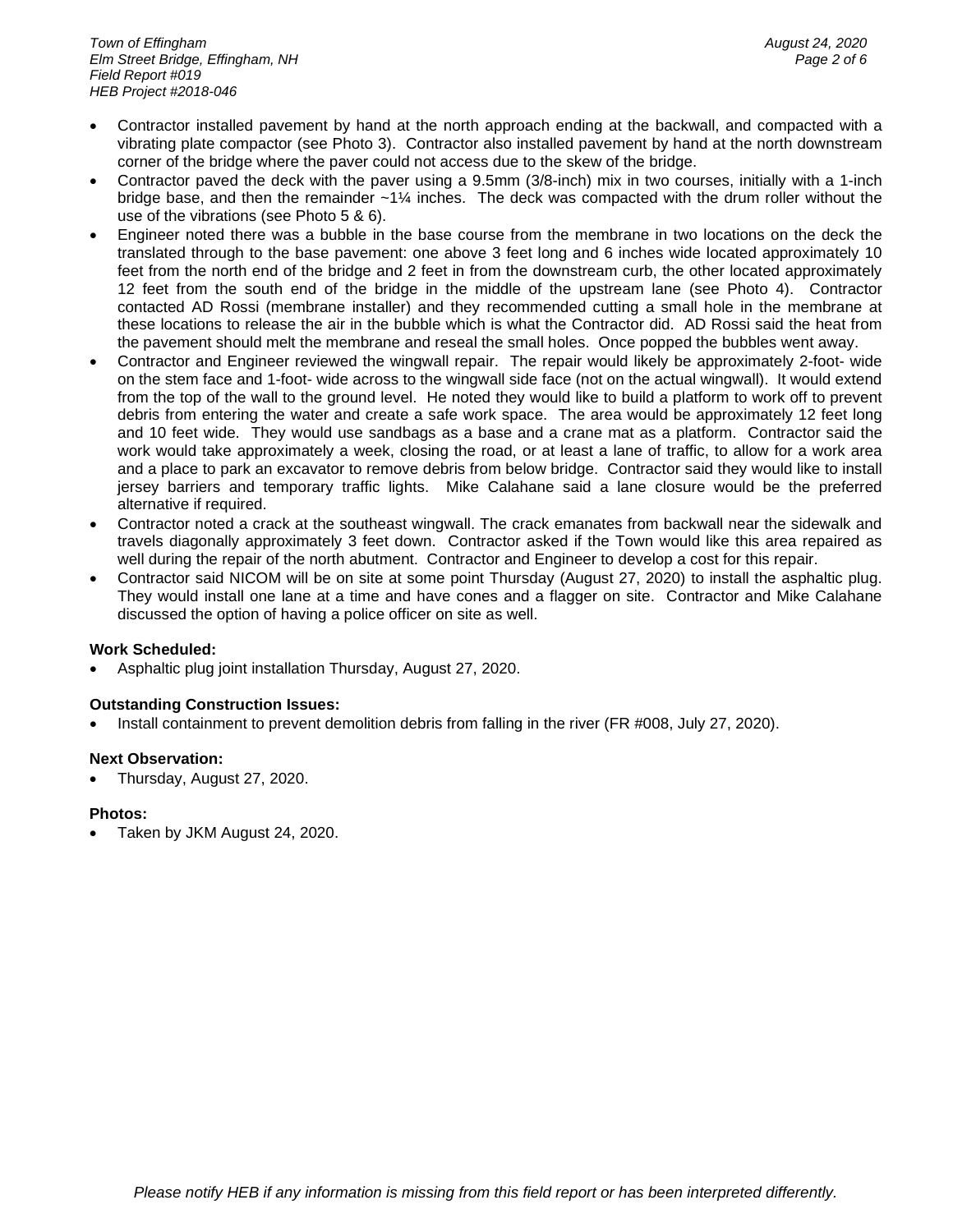

Photo 1: Milled pavement at south approach.



Photo 2: Milled pavement at north approach.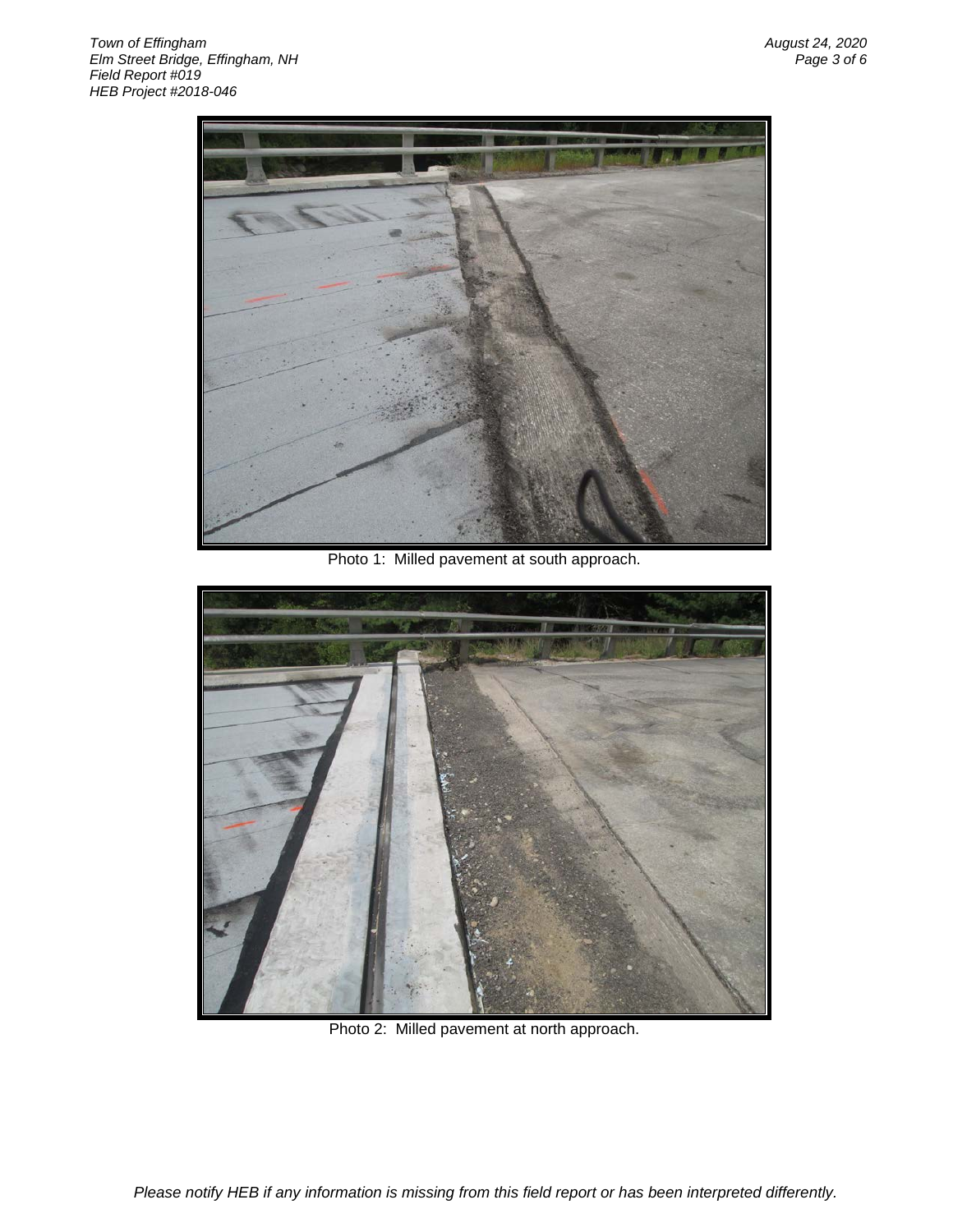

Photo 3: Hand paving at north approach.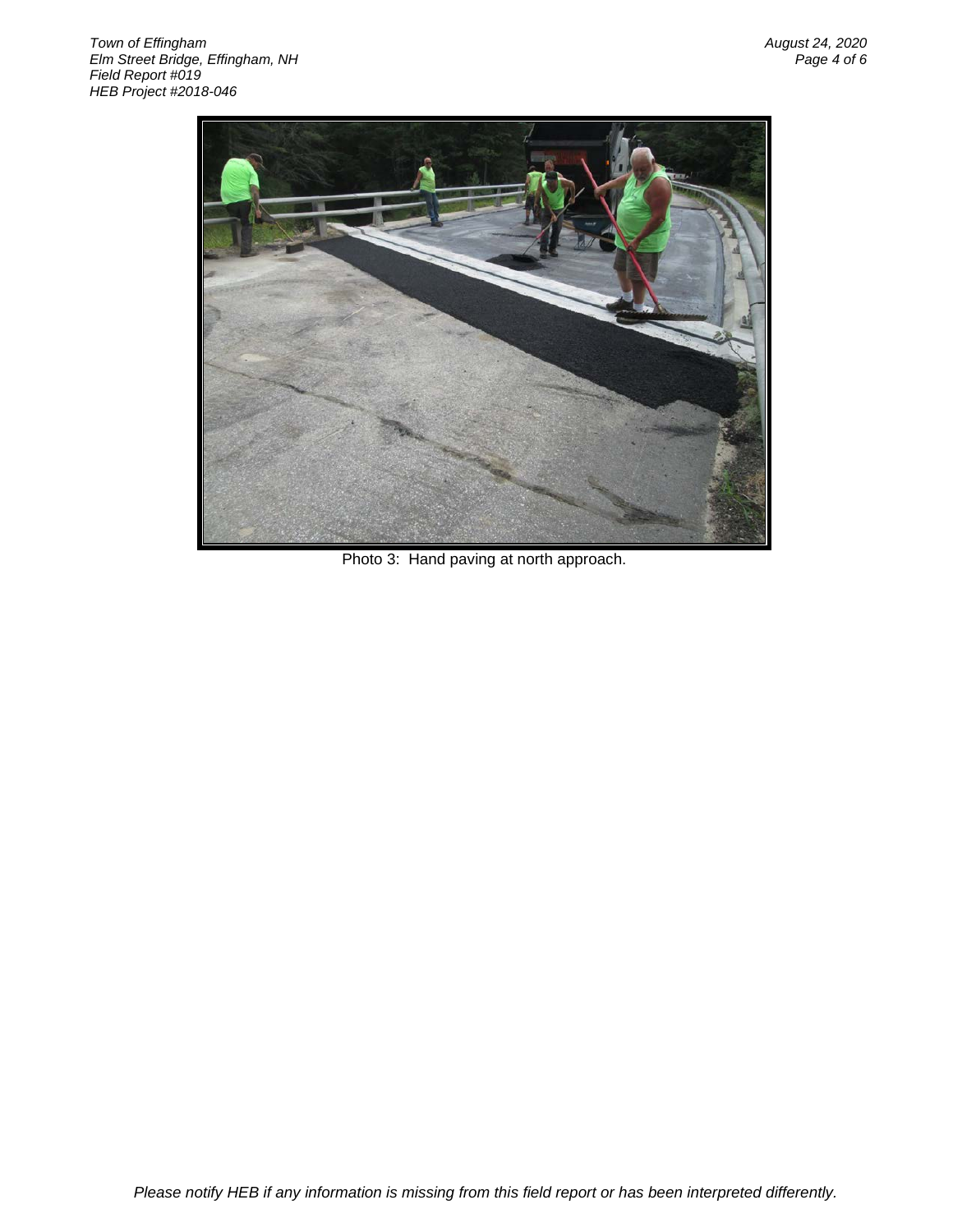

Photo 4: Bubble in membrane translating through pavement at north end of bridge.